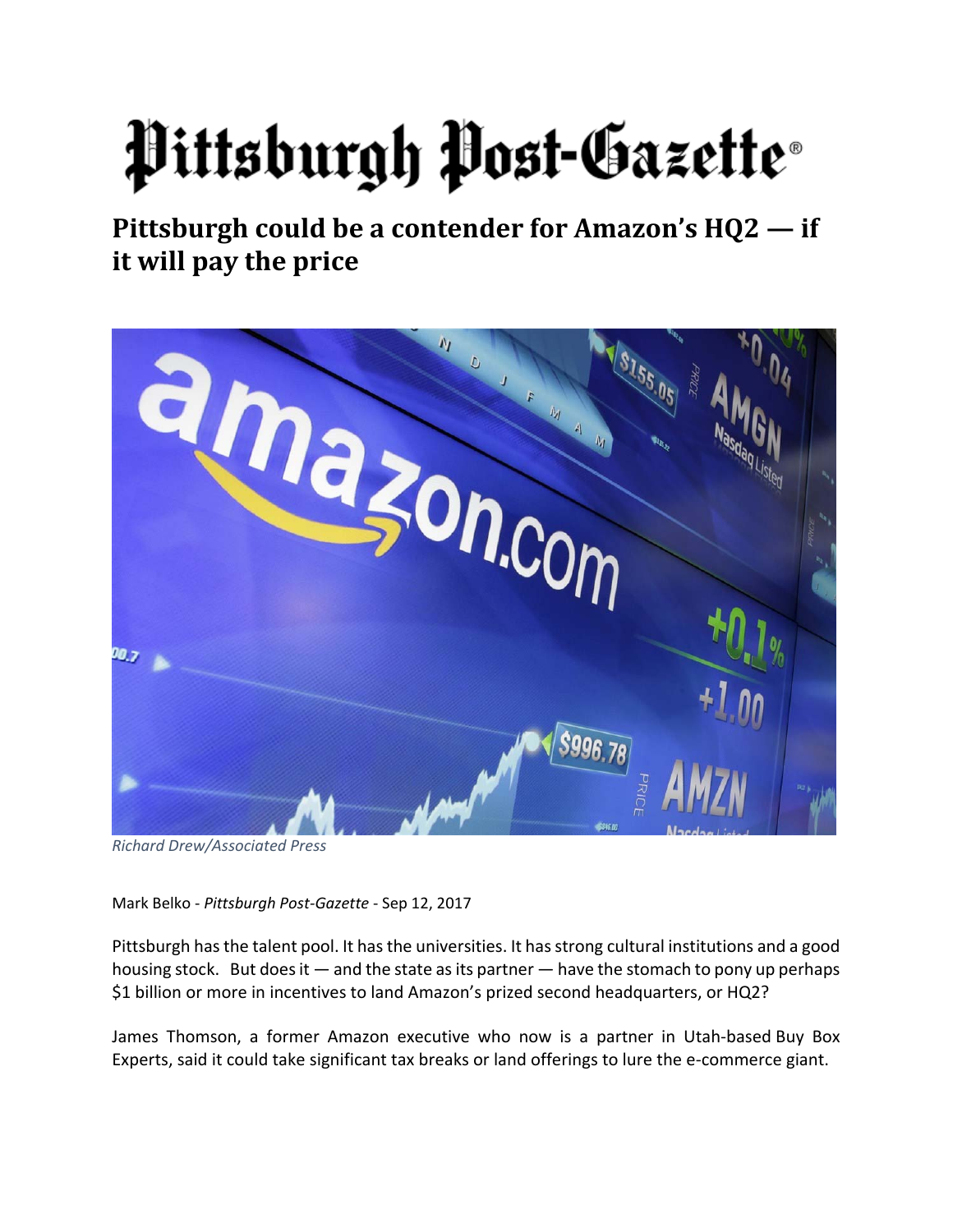Cities and states, he said, will have to weigh the cost of the incentives against the promise of the new headquarters — one that Amazon says will bring 50,000 high-paying jobs and up to \$5 billion in investment.

"The reality isthisis a massive beauty contest where the winning city could have a winner's curse. It could take a long time to generate back the benefits," said Mr. Thomson, the former head of Amazon Services.

Amazon is not shy about taking handouts.

According to Good Jobs First, a Washington, D.C.‐based nonprofit promoting accountability in economic development, the Seattle company has received more than \$1 billion in incentives nationwide since 2000. The last two years alone, it has gotten at least \$241 million in subsidies from state and local governments to build warehouses.

"Thisis money laying around on tables and they are grabbing it," said Greg LeRoy, Good Jobs First executive director.

Pennsylvania provided Amazon with \$22.25 million worth of incentives last year, contingent on the internet retailer investing at least \$150 million and creating at least 5,000 full-time jobs over three years.

Mr. LeRoy does not agree with Mr. Thomson that such subsidies will be the deciding factor  $-$  or even a major one — in Amazon's decision. He said state and local taxes typically make up only about 2 percent of a company's cost structure. "Incentives are almost never determinative of where companies expand or relocate because they're too small," he said.

The key factor, Mr. LeRoy maintained, will be talent — and lots of it.

"If you're going to hire that many people, you need a really big labor market," he said, adding that if he were advising a mayor, "The only thing I would focus on is the executive talent pool."

Mr. Thomson, who now helps brands optimize their strategies for dealing with Amazon, said Pittsburgh could have a better chance than most cities because of the tech and engineering talent churned out by universities like Carnegie Mellon and Pitt, and the burgeoning tech presence in the city as a whole.

Amazon's biggest problem, he said, is securing talent. Despite the promise of six‐figure salaries, the company has had a hard time recruiting top‐flight talent to Seattle.

That's in part because of the high real estate prices that its rapid growth helped to create. The Amazon campus totals 33 buildings and 8.1 million square feet of space.